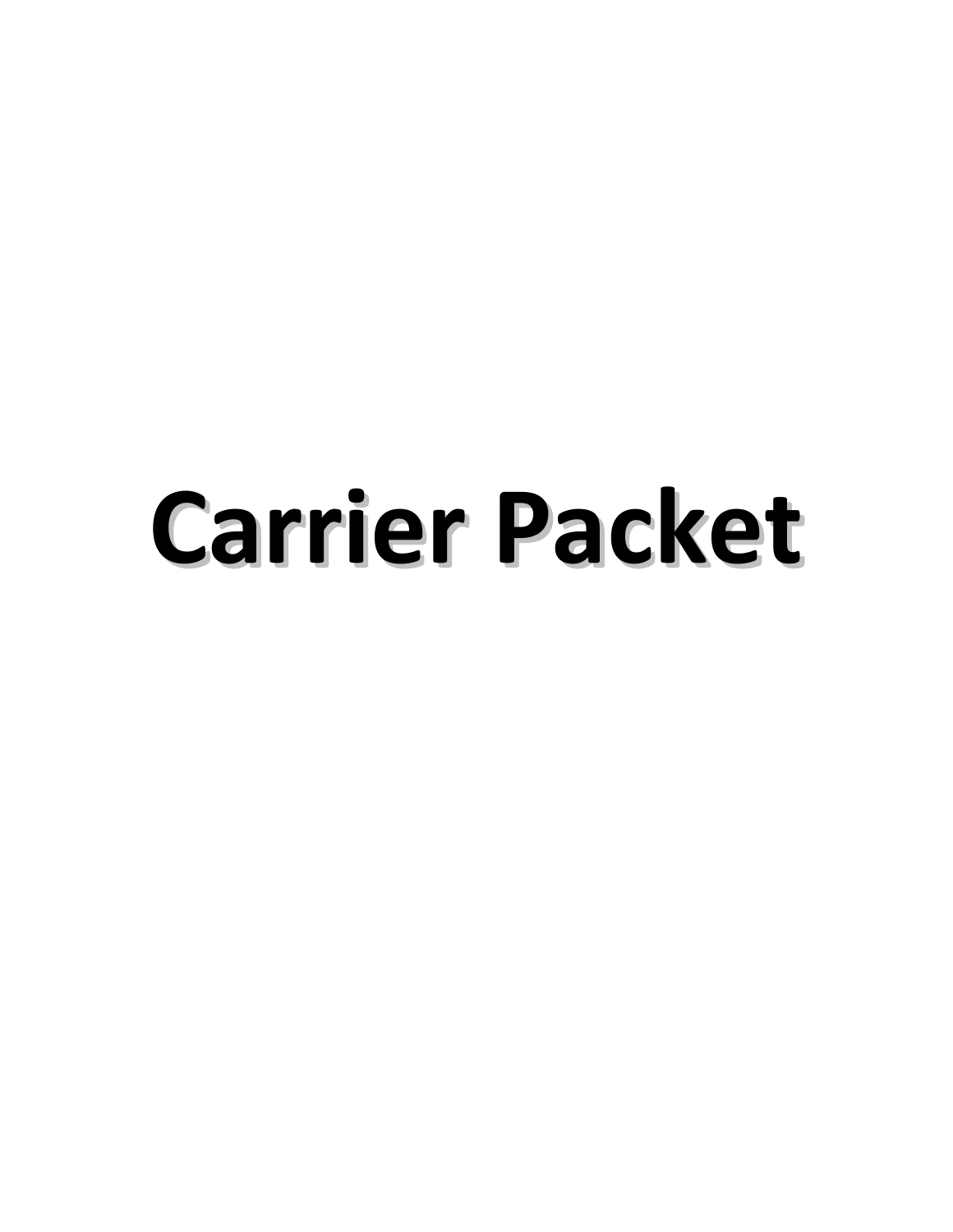## **TABLE OF CONTENTS**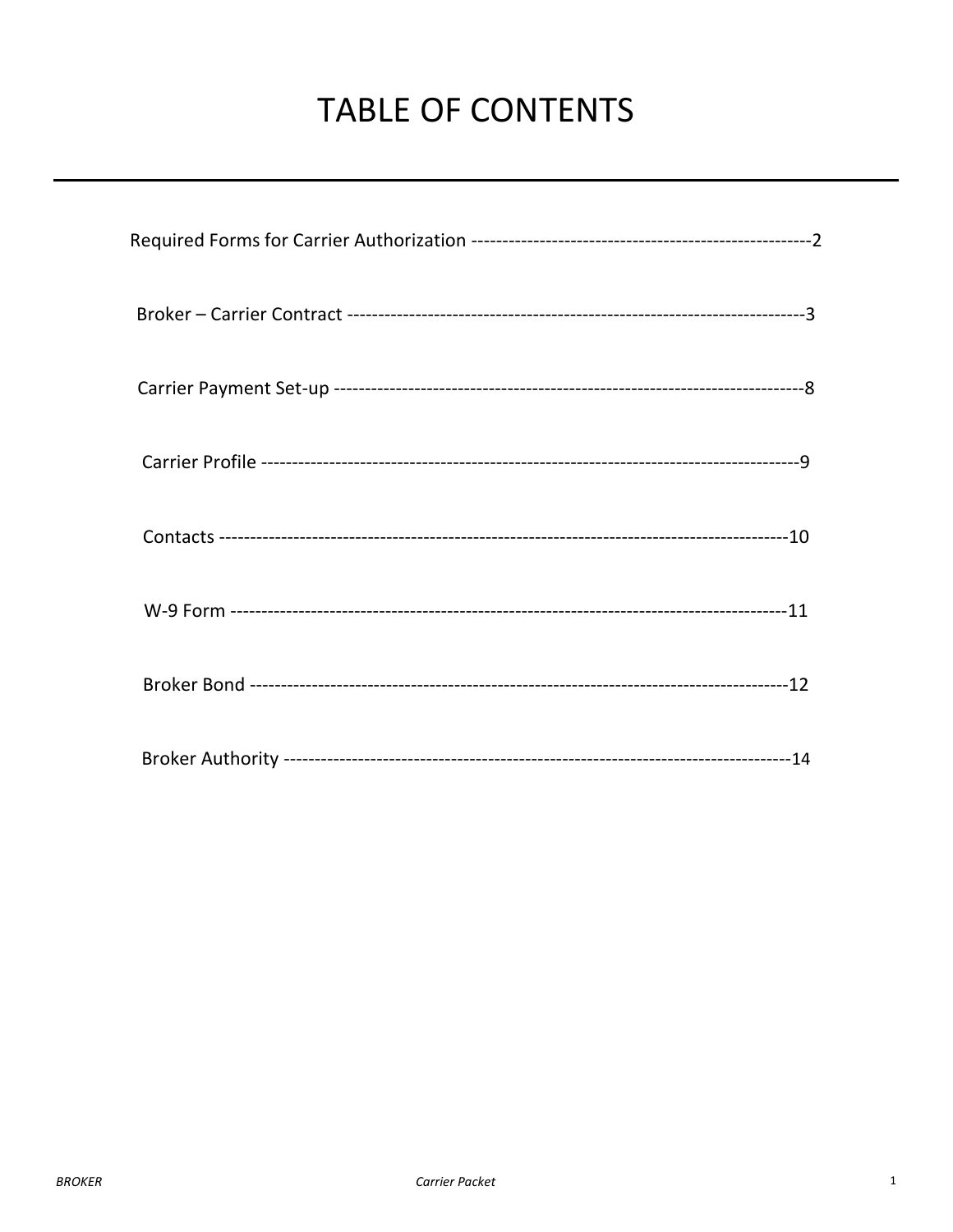# REQUIRED FORMS FOR CARRIER AUTHORIZATION

**\_\_\_\_\_\_\_\_\_\_\_\_\_\_\_\_\_\_\_\_\_\_\_\_\_\_\_\_\_\_\_\_\_\_\_\_\_\_\_\_\_\_\_\_\_\_\_\_\_\_\_\_\_\_\_\_\_\_\_\_\_\_\_\_\_\_\_\_\_\_\_\_\_\_\_\_**

In order to get set up as an approved Carrier for BROKER, please complete and return the following documents to us. Thank you.

- 1) Broker-Carrier Contract
- 2) A copy of your Operating Authority
- 3) A copy of your Certificate of Insurance with BROKER listed as the holder (liability, cargo, and worker's comp)
- 4) A copy of your W-9 form
- 5) Carrier Payment Set-Up Form
- 6) Carrier Profile Form

Please fax the following documents to BROKER at BROKER FAX or email them to BROKER EMAIL.

If you have any questions, please contact BROKER at BROKER PHONE or your authorized broker/agent.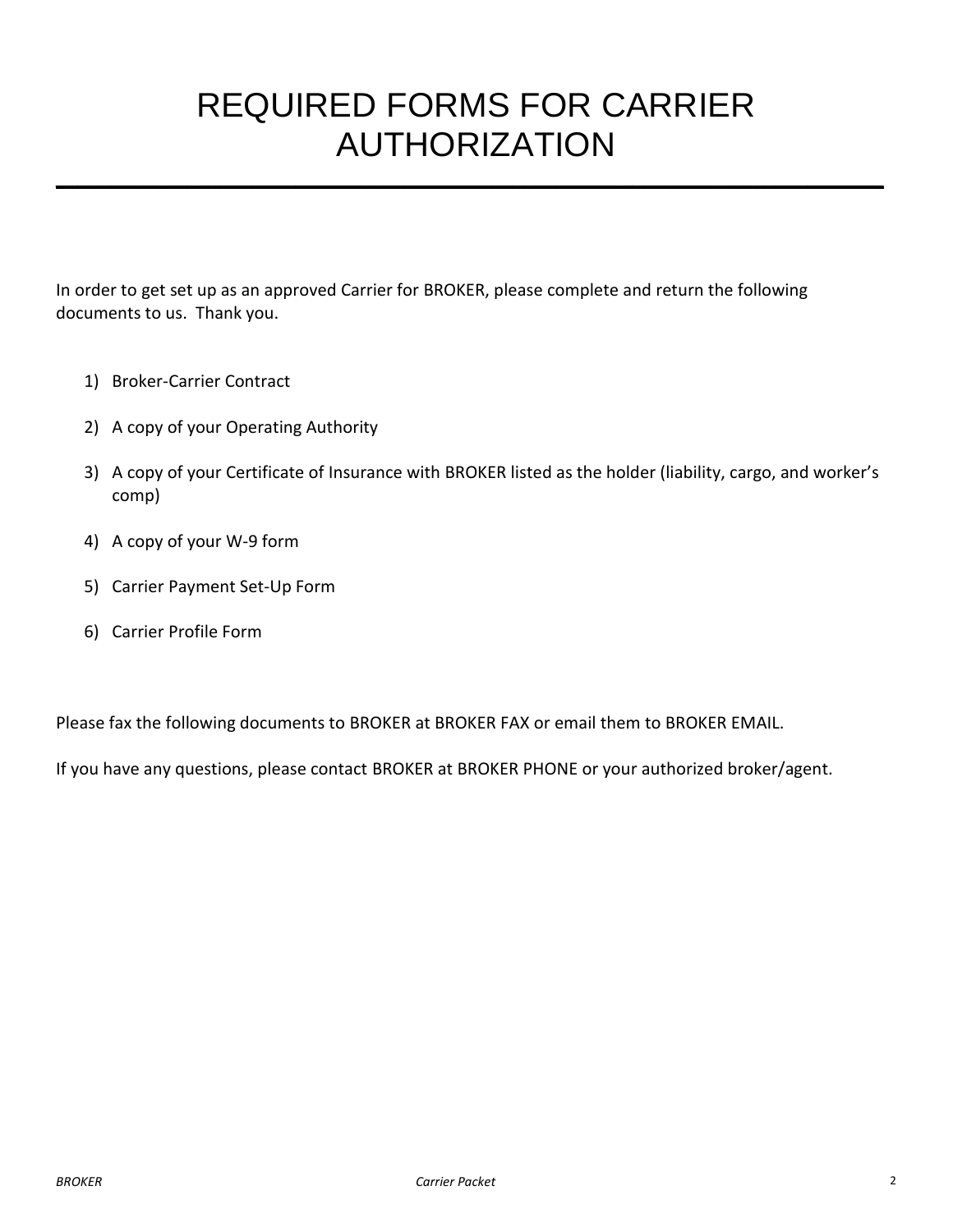#### **BROKER CARRIER CONTRACT**

| This Master Transportation Contract (hereinafter "Agreement"), effective as of                                                                    | , ("Effective Date") is made by and   |
|---------------------------------------------------------------------------------------------------------------------------------------------------|---------------------------------------|
| between (Tyger Logistics LLC). (hereinafter referred to collectively as "Broker"), one or more licensed transportation brokers that control their |                                       |
| Customer's freight and                                                                                                                            | (full carrier legal name) located in, |
| (city, state), a licensed motor carrier authorized by Permit No. MC                                                                               | that provides transportation          |
| and related services under contact (hereinafter "Carrier"), and their respective customers (hereinafter collectively referred to as "Customer").  |                                       |

The parties do hereby enter into this contact pursuant to 49 U.S.C. 14101 (b) for the purposes of providing and receiving specified services subject to specified rates and conditions, and under which the parties intend to waive certain rights and remedies permitted to be waived under the Interstate Commerce Act and all amendments thereto, including the ICC Termination Act, and Title 49 of the United States Code and all corresponding regulations, to the extent that any provision therein is inconsistent with any of the provision of this Contract. In consideration of the mutual promises and covenants set forth herein, the parties hereto agree as follows:

#### **GENERAL BUSINESS COVENANTS**

1. Term. The term of this Agreement shall commence on the Effective Date and shall continue thereafter from year to year until terminated by either party, with or without cause, on thirty (30) days prior written notice at any time and shall renew for successive one year periods without the proper notice by either party hereto.

2. Independent Contractor. Carrier understands and agrees that Carrier is an independent contractor of Broker and that Carrier has exclusive control and direction of the work Carrier performs pursuant to this Agreement and each Tender Document. Carrier represents that it is registered with FMCSA as a motor carrier in interstate, intrastate, and/or foreign commerce and is in all respect qualified to transport freight as required by Broker. Carrier agrees to assume full responsibility for the payment of all local, state, federal and provincial payroll taxes, and contributions or taxes for unemployment insurance, workers' compensation insurance, pensions, and other social security or related protection with respect to the persons engaged by Carrier for Carrier's performance of the transportation and related services for Broker or the Customer, and Carrier agrees to indemnify, defend and hold Broker and Customer(s) harmless therefrom. Carrier agrees to perform the services under this Agreement in accordance with the highest standards of the industry, operating under its own authority, using its own employees and using its own tractor unit. Carrier shall be wholly responsible for performing the contemplated transportation and for all costs and expenses of such transportation, including, without limitation, costs and expenses of all Carrier's transportation equipment, its maintenance, and those persons who operate it. In providing services, Carrier represents and warrants that the driver(s) utilized are competent and properly licensed, and are fully informed of their responsibilities for the protection and care of the involved commodities.

3. Compliance with Applicable Laws and Regulation.. Carrier warrants that (1) it is legally qualified to perform the contemplated transportation, (2) it does not have a "conditional" or "unsatisfactory" FMCSA safety rating, (3) maintains all applicable statutory and regulatory required insurance, and (4) it shall immediately notify Broker in writing of any adverse change in its safety rating or any suspension or revocation of its operation authorities. Carrier agrees to comply with all applicable provisions of any international, federal, provincial, state and/or local law, rules and regulations. Without limiting the foregoing, Carrier shall, at Carrier's expense, comply with all laws, rules and regulations (including, obtaining all permits and licenses) which are required for Carrier to provide Broker the transportation and related services under this Agreement. Carrier agrees not to accept a shipment from Broker if that shipment would require Carrier or any of its employees, agents or permitted subcontractors to exceed or violate any speed or safety law, rule or regulation.

4. Solicitation of Broker's Customers. Carrier shall not during the term of this Agreement and for six (6) months following the termination of this Agreement, directly or indirectly, solicit the traffic of the freight between the origins and destinations that were first offered to Carrier by Broker (hereinafter "Brokered Traffic"). If Carrier transports Brokered Traffic other than for Broker during the term of this Agreement and for Twelve (12) months following the termination of this Agreement, then Broker shall be immediately entitled to a commission of fifty percent (50%) on the rates and charges received by Carrier on such Brokered Traffic.

5. Successors and Assigns. This agreement shall be binding upon the successors and permitted assigns of the parties hereto. Carrier shall not assign this Agreement, or any part thereof, without the prior written consent of Broker.

6. Venue and Choice of Law. The terms and conditions of this Agreement and the Tender Documents, including but not limited to Bills of Lading, Rate Confirmations, Proof of Delivery and the like, shall be governed by, and enforced in accordance with, the laws of the State of South Carolina without regard to its conflict of laws rules, and any suit or action enforcing the terms and conditions of this Agreement and all Tender Documents shall be brought and adjudicated in the court of general jurisdiction for Spartanburg County, South Carolina. By the execution and delivery of this Agreement, both parties hereto consent to the exclusive jurisdiction of those courts. Each party hereto irrevocably waives any objection, including any objection to the laying of venue or based upon the grounds of *forum non conveniens*, which it may now or hereafter have to the bringing of any action or proceeding in such jurisdiction in respect of this Agreement or any documents or instruments relating hereto. Each party hereto waives personal service of any summons, complaint or other process. Such process may be made by certified mail or by any other means permitted by South Carolina state law.

7. Modification. No waiver, alteration or modification of any of the provisions of this Agreement, or any Tender Documents, shall be binding upon either party unless in writing signed by the duly authorized representative of the party against whom such modification is sought to be enforced.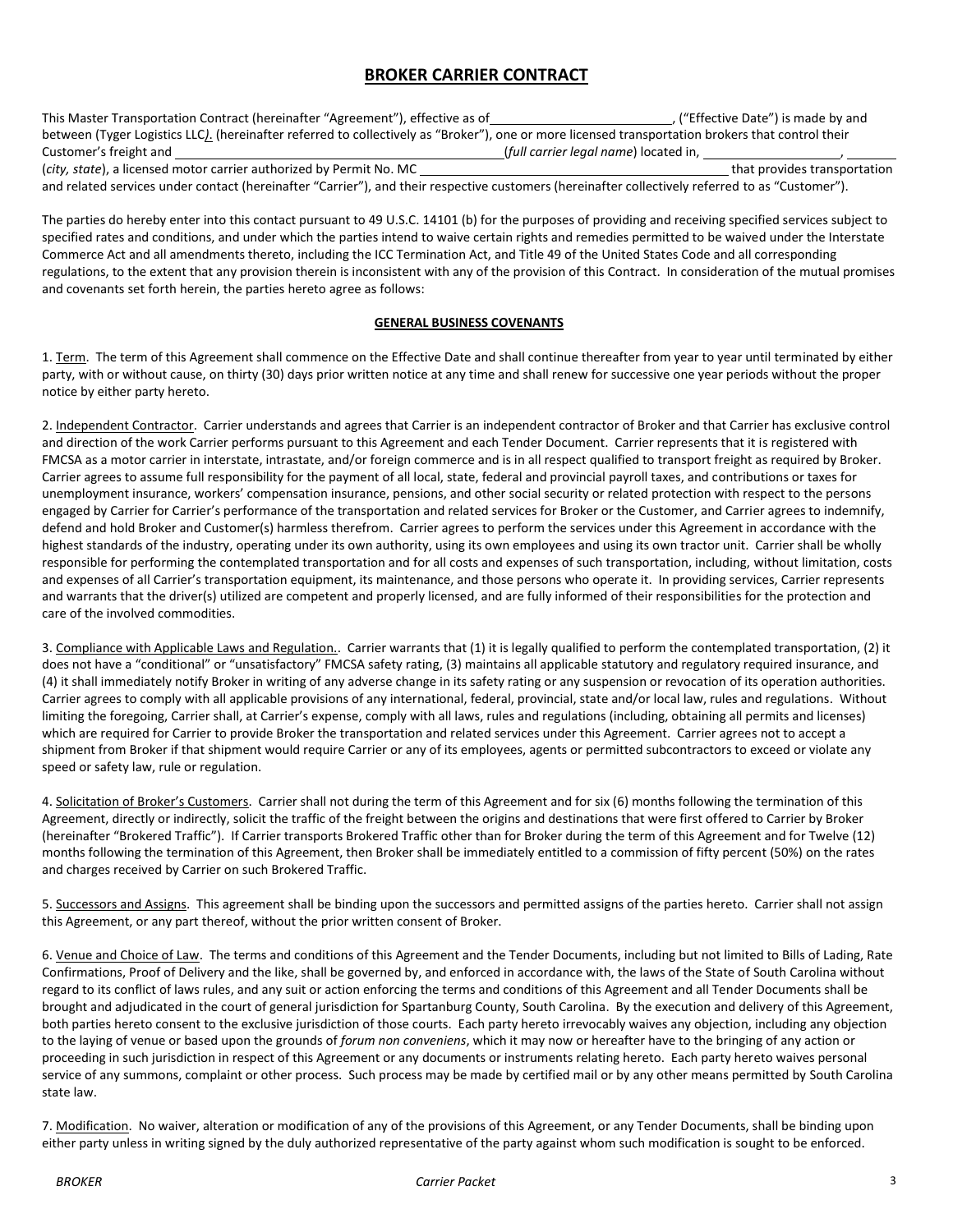Carrier agrees that Carrier's rules tariff(s), circular(s) or other publication(s) are not incorporated into this Agreement or any Tender Document. Any printed provisions on the reverse side of Carrier's forms shall be deemed deleted.

8. Savings Clause. If any provision of this Agreement or any Tender Document is held to be invalid, the remainder of the Agreement or the Tender Document shall remain in full force and effect with the offensive term or condition being stricken to the extent necessary to comply with any conflicting law. Carrier agrees that the termination, breach or invalidity of this Agreement or any Tender Document does not cause Carrier's rules tariff (s), circular(s) or other publication(s) to govern the transportation and related services that Carrier provides to Broker or its Customers.

9. Waiver. No provision of this Agreement or any Tender Document shall be waived by any party hereto, unless such waiver is written and signed by the authorized representative of the party against whom such waiver is sought to be enforced. Waiver by either party of any breach or failure to comply with any provision of this Agreement or any Tender Document by the other party shall not be construed as, or constitute, a continuing waiver of such provision, or a waiver of any other breach of or failure to comply with any other provision of this Agreement or any Tender Document.

10. Notices. All notices required by or related to this Agreement shall be in writing and sent to the parties at the addresses set forth below and shall be deemed given when personally delivered, by confirmed facsimile, or three (3) days after having been mailed by certified mail, return receipt requested, to the following addresses:

| Notice Addresses:                           |         |  |
|---------------------------------------------|---------|--|
| <b>Broker</b><br><b>Tyger Logistics LLC</b> | Carrier |  |
| 13101 Hwy 221, Woodruff, SC 29388           |         |  |
| 864-398-7726                                |         |  |
| 864-969-2939<br>Fax:                        | Fax:    |  |

Either party may change the address to which future notices are to be addressed by giving written notice of such change to the other party.

11. Non-Exclusive Dealing. This Agreement does not grant Carrier an exclusive right to perform the transportation and related services for Broker or its Customer(s). Broker does not guarantee any specific amount of shipments, tonnage, or revenue to Carrier. Broker is not restricted against tendering its freight to other carriers; Carrier is not restricted against performing transportation for other shippers.

12. Factoring. Carrier shall provide Broker written notice of any assignment, factoring, or other transfer of its right to receive payment arising under this Contract thirty (30) days prior to such assignment, factoring, or other transfer taking legal effect. Such written notice shall include the name and address of assignee/transferee, date, date assignment is to begin, and terms of the assignment, and shall be considered delivered upon receipt of such written notice by Broker. Carrier shall be allowed to have only one assignment, factoring or transfer legally effective at any one point in time, and no multiple assignments, factoring or transfers by the Carrier shall be permitted. Carrier shall indemnify Broker against and hold Broker harmless from any and all lawsuits, claims, actions, damages (including reasonable attorney's fees, obligation, liabilities and liens) arising or imposed in connection with the assignment or transfer of any account or right arising thereunder. Carrier also releases and waives any right, claim or action against Broker for amount due and owing under this Contract where Carrier has not complied with the notice requirements of this section.

13. Assignment of Rights to Payment by Carrier. Any factoring, assignment, pledge, hypothecation or granting of a security interest in Carrier's right to payment hereunder shall in no event modify, limit or terminate (i) Unlimited and Unilateral Rights of offset or recoupment provided to Broker or Customer hereunder or by law; or (ii) claims of Broker or customer for offset, recoupment, loss or damage to any cargo or other property, including personal injury, or any other claim which Broker or Customer may have against Carrier for any reason. All of Broker's and Customer's claims and rights are specifically preserved and shall be superior to any such assignee's, factor's or creditor's rights or claims to payment, regardless of any notice to Broker or Customer to the contrary. Carrier shall notify any such factor, secured creditor or assignee of Broker's and Customer's rights in this regard.

14. Miscellaneous. This Contract may be executed by facsimile and in one or more counterparts and each of such counterparts shall, for all purposes, be deemed to be an original, but all such counterparts shall together constitute by one and the same instrument. In the event either party incurs attorney's fees, costs or expenses in enforcing any of the provision of this Contract, or in exercising any right or remedy arising out of any breach of this Contract by the other party or their agents, subcontractors or representatives, the prevailing party shall be entitled to an award of attorney's fees, costs and expenses against he defaulting party.

#### **INSURANCE & LIABILITY**

15. Insurance. Carrier, at Carrier's expense, shall maintain during the term of this Agreement commercial automobile liability insurance for the benefit of Broker and Customer, covering all vehicles however owned or used by Carrier to transport Broker's shipments and property damage arising out of Carrier transportation under this Agreement, with minimum limits of not less than \$1,000,000 (one million) per occurrence for personal injury (including death) and property damage, cargo liability insurance with minimum limits of not less than \$100,000 (one hundred thousand) per shipment, and if requested by Broker, commercial general liability insurance of One millions dollars (\$1,000,000) per occurrence Carrier agrees to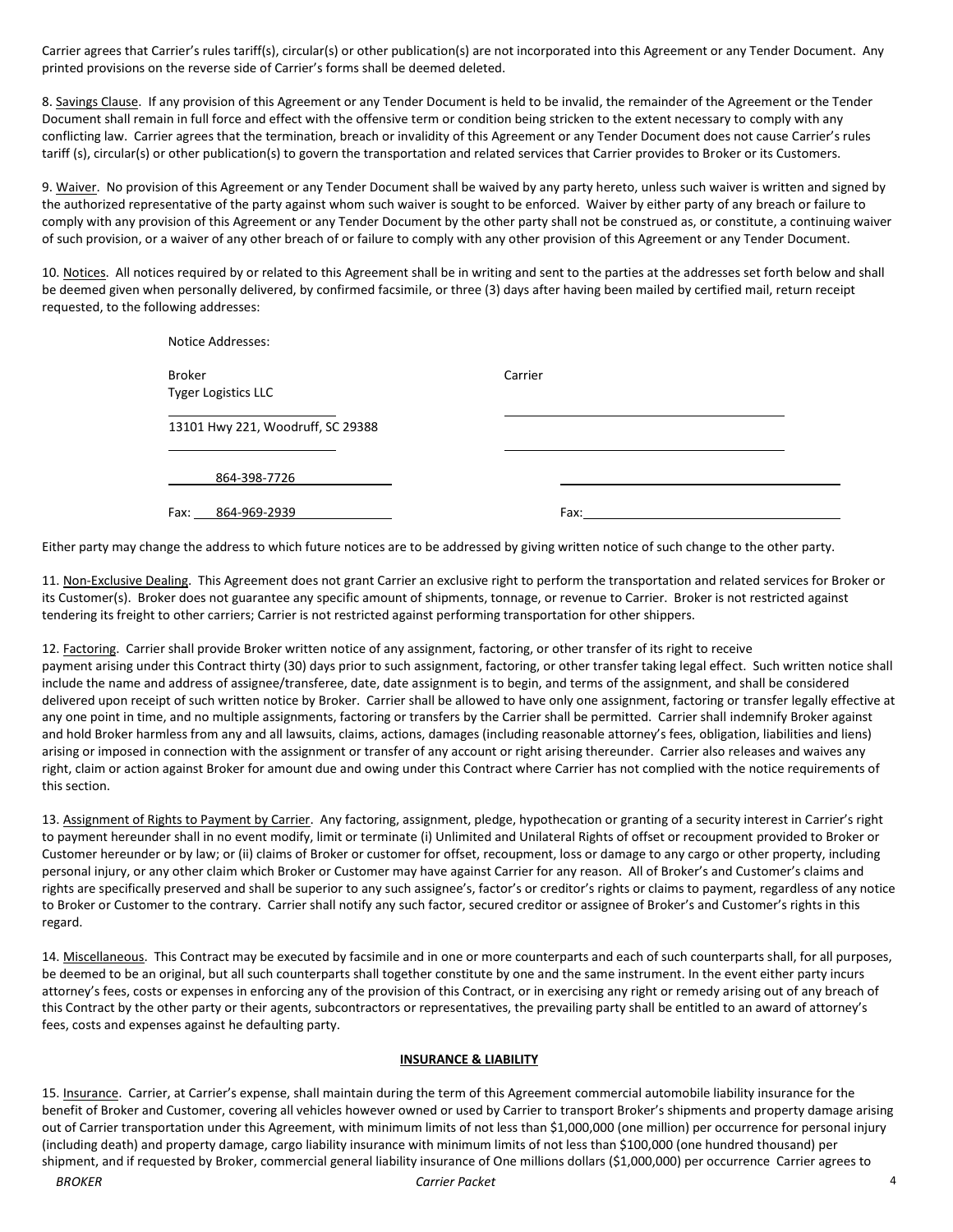defend, indemnify and hold harmless Broker from all loses, damages, fines, expenses, attorneys fees, actions or claims for injury to persons, including death, which Broker may incur arising out of this contract. Carrier shall provide Broker a certificate of insurance naming Broker as Certificate Holder and as additional named insured providing for notice prior to cancellation, and evidencing the foregoing coverage, prior to providing any services to Broker under this Agreement. The Carrier shall also maintain any insurance coverages required by any government body including worker's compensation (if applicable) for the types of transportation and related services specified. If Carrier fails to maintain such insurance, Broker may do so and charge Carrier for such cost and offset in accordance with this Agreement.

16. Cargo Liability. Carrier assumes liability as a common carrier for loss, damage to or destruction of the goods entrusted to it or its permitted subcontractor's care, custody or control and shall provide evidence of a BMC-32 Endorsement upon request. Carrier shall indemnify Broker for all indirect, special or consequential damages, or other special economic losses, including lost profits that might be awarded against Broker on any claim. Carrier shall pay to Broker, or it shall allow Broker to deduct from the amount Broker owes Carrier, for Customer's loss for the commodities so lost, delayed, damages or destroyed and the amount of any indemnity, as stated above. Carrier shall not allow any of the goods tendered to Carrier to be sold or made available for sale or otherwise disposed of in any salvage markets, employee stores or any other secondary outlets without Broker's prior written consent. Carrier agrees to either pay or settle all cargo claims within 60 days of the receipt of a claim. Carrier agrees to notify Broker's Claims Department in writing, immediately whenever an accident or potential claim occurs and provide Broker with any written reports, affidavits or other assistance necessary to assess the claim.

17. Indemnification. Carrier aggress to indemnify, defend and hold Broker and Customer, and their officers, employees, agents and directors, harmless from and against any and all fines, penalties, costs, demands, damages, (including bodily injury and property damage) losses, obligations, claims, liabilities and expenses (including reasonable attorney's fees) of whatever type or nature arising out of or related to: (i) any act or omission by Carrier or its subcontractors, (ii) Carrier's or any of its permitted subcontractor's performance or breach of this Agreement, and (iii) any use, operation, maintenance or possession of Customer's or Broker's owned or leased equipment by Carrier or any of its subcontractors. Carrier further agrees to indemnify, defend and hold Broker and Customer, together with their officers, employees, agents and directors, harmless from and against any and all fines, penalties, costs, losses, claims, obligations, liabilities, demands, damages and expenses (including reasonable attorney's fees) of whatever type or nature arising out of or related to Carrier's use, operation, maintenance or possession of Customers' or other third party owned or leased equipment used to transport the freight tendered by Broker herein or otherwise provided on behalf of a Customer. The obligations of Carrier under this Section shall survive termination of this Agreement.

#### **SERVICE**

18. Performance of Services. Carrier agrees to meet Broker's distinct transit and pricing requirements agreed to by the parties from time to time after the Effective Date as confirmed by the Broker's issuance of a Tender sheet, Pre-note, Rate Confirmation, Bill of Lading, Proof of Delivery or other load tender document that Broker may use from time to time (hereinafter "Tender Document"). Additional service requirements of Carrier are as follows:

• Carrier shall transport Broker's shipments without delay. Carrier shall immediately notify Broker of any likelihood of delay. Carrier shall transport all freight tendered by Broker only on equipment operated under Carrier's authority.

• Carrier shall comply with all of Broker's reasonable shipping instructions communicated to Carrier, and to comply with all applicable provisions of any provincial, federal, state and/or local law or ordinance and all lawful orders, rules and regulations issued thereunder.

• Carrier shall obtain from the consignee a complete, signed delivery receipt for each shipment, and it shall notify Broker immediately of any

exception on any document. Carrier shall send Broker delivery receipts and bills of lading within twenty-four (24) hours of delivery, as Broker directs. • If Broker requests Carrier to transport any shipment required to be placarded under DOT rules as a hazardous material, the additional provisions in Appendix A, including additional insurance requirements, shall apply for each such shipment.

• Documents for each of Broker's shipments shall name Broker as "broker" and Carrier as "carrier". If there is a wrongly worded document, the parties will treat it as if it showed Broker and "broker" and Carrier as "carrier". If there is a conflict between this Agreement and any transportation document related to Broker's shipment, this Agreement shall govern.

• Carrier is responsible for ensuring that all freight is properly blocked and braced for transportation to allow for the safe and damage-free delivery of the goods and to avoid damage to other property.

• Carrier is responsible to determine that the goods being shipped are in apparent good order and condition, to the extent that such is ascertainable through a visual examination of the exterior of the goods shipped, before loading and, in the event that they are not, Carrier will contact Broker for further instructions.

19. Bills of Lading and Delivery Receipts. Carrier will issue and sign a standard, uniform straight bill of lading or other receipt acceptable to Broker and Customer, upon acceptance of goods for transportation. All terms or conditions written or printed on the receipts or bills of lading which have not been specifically agreed to by Broker, either in this Contract or on any signed addenda hereto, shall have no binding effect against Broker. The receipt of bill of lading issued or executed by Carrier shall be prima-facie evidence of receipt of goods in good order and condition by Carrier unless otherwise noted on the face of said document. Carrier shall submit to Broker the original signed bill of lading evidencing good delivery of the goods, unless otherwise specifically agreed by Broker; and in that case, Carrier shall maintain custody of the original singed bills of lading and will provide them to Broker upon request. If Carrier fails to maintain and provide the bills of lading as agreed, Carrier assumes all risk of loss resulting from the failure to prove good delivery. In the event that Carrier's personnel are not allowed or afforded an opportunity to view and/or examine the good in order to ascertain the condition of those goods prior to loading on to Carrier's vehicle, Carrier's personnel shall immediately notify Broker and await instructions prior to transporting the shipment, and shall note on the bill of lading that they were not allowed or afforded an opportunity to view and/or examine the goods shipped.

#### **BUSINESS CONDUCT**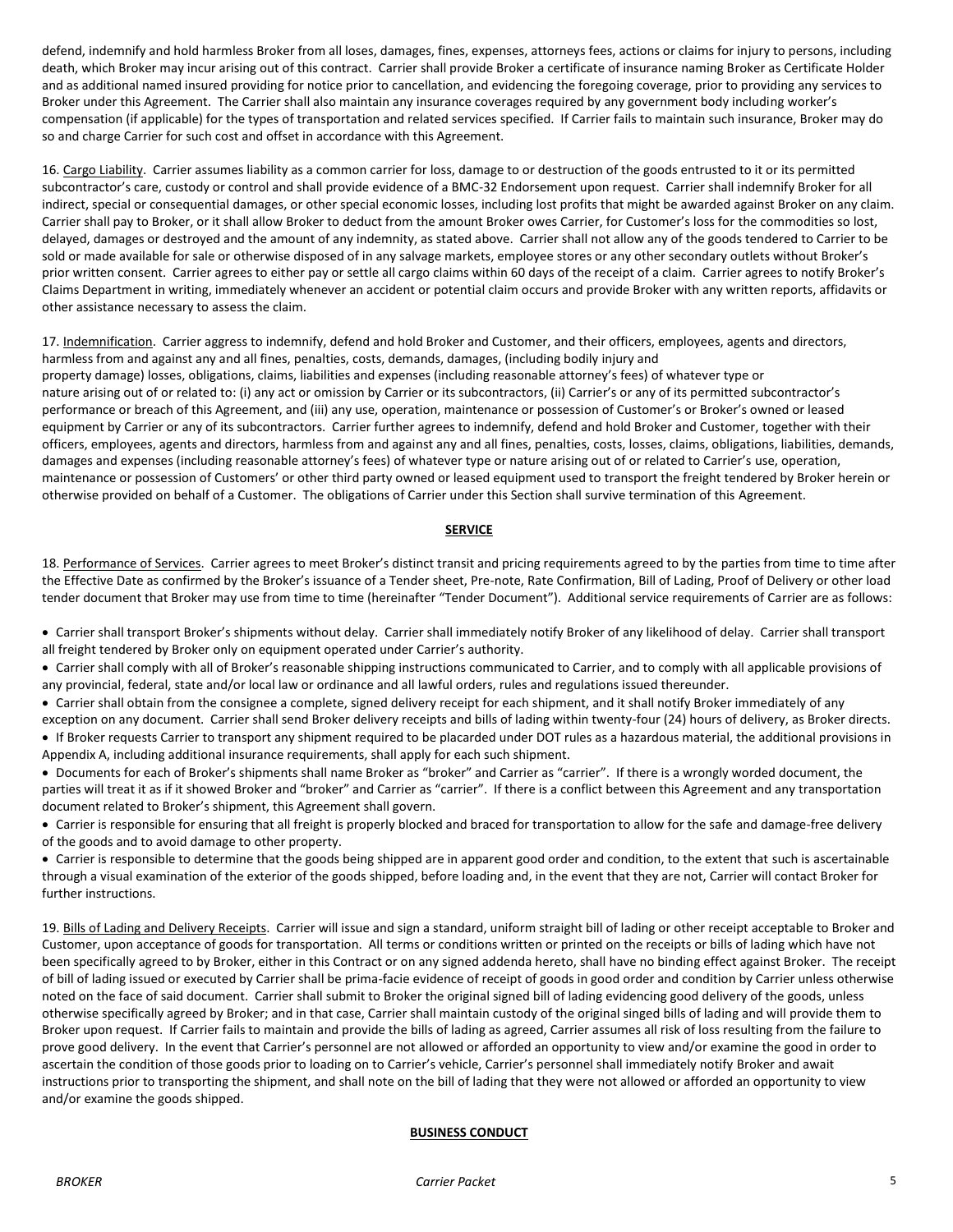20. Rates and Charges. The rates and charges that shall be in effect for all movements tendered to Carrier by Broker shall be as set forth on the Tender Document issued by the Broker and given to Carrier ("the Charges"). For purposes of this Agreement "Tender Document" shall be defined as the Bill of Lading and the rate corresponding confirmation contract sheet which originates with Broker and is sent to Carrier. Carrier represents, warrants and agrees that there are no other applicable rates or charges except those set forth on the Tender Document issued by Broker from time to time. Broker shall pay Carrier 30 days after Broker's receipt of Carrier's invoice, shipper's bill of lading, signed, clear delivery receipt and other document required by Broker

or Customer. Carrier agrees that it shall not bill the shipper/consignee or any third party directly nor shall it communicate in any manner, directly or indirectly, with Broker's customers, consignors, consignees or any party other than Broker, concerning the collection of any charges relating to transportation services accruing in connection with or as a consequence of this Contract; and waives any right it may otherwise have to proceed or commence any action against any Customer for the collection of any freight bills arising out of transportation services performed by Carrier under this Contract. Carrier will not accept payment from any shipper/consignee or any third party for providing transportation under this agreement. Carrier's performance of the work contained in the Tender Document, or commencement to perform, is confirmation of acceptance of the rate and Charges contained in that document. No other rates, terms, conditions, charges, fees, expenses or any other amounts shall be payable by Broker to Carrier unless such items are included in the written Tender Document. Nothing in any Bill of Lading or other Carrier issued document shall be binding upon Broker or Customer. Unless specifically included in the Tender Document, Broker shall not be required to make payment for any accessorial charges, equipment or escort rentals for the tendered movement, or any other special permitting or operating expenses.

21. Carrier's Right to Subcontract. Except as provided in this section, Carrier shall not, in any manner, sub-contract, broker or tender to any third party for transportation, any freight tendered to Carrier by Broker for transportation pursuant to this Contract. Carrier may subcontract the services that Carrier has agreed to perform for Broker under this Agreement, only if: (i) Carrier provides Broker prior written notice of such subcontracting, (ii) Broker acknowledges in writing, that the subcontracting may occur; and (iii) Carrier remains liable for the full and faithful performance of all obligations contained in this Agreement, including the obligation to indemnify Broker and Customer in accordance with Section 17, as if no such subcontracting has taken place. Nothing in this Agreement, or in this Section shall permit or allow Carrier to assign or delegate any of its other that as specifically provided in this section, duties or obligations under this Agreement.

22. Payment. On a monthly basis, Broker will issue Carrier an invoice for any undisputed amounts due and owing by Carrier pursuant to this Agreement. Separate invoices for repairs, penalties, and any other miscellaneous charges will be issued as necessary. Payment in full of an invoice shall be made by Carrier within fifteen (15) days from the date of the invoice. In the event Carrier contests any portion of any invoice, Carrier shall provide a written explanation and submit substantiating documentation to Broker within the fifteen (15) day time period. Payment for all portions of the invoice not being contested shall be made by Carrier within the fifteen (15) day time period. Carrier also agrees to pay Broker all costs it incurs to collect as past due invoice, including reasonable attorney's fees. Payment to Carrier by Broker shall be complete and final and without recourse. Broker may deduct from any payment any amount Carrier is indebted to Broker, including but not limited to those reasons such as freight loss on a any load, damage, and or/delay or detention claims on related or unrelated loads.

23. Waiver of Carrier's Lien. Carrier, for itself and on behalf of all of its agents or subcontractors, hereby waives and agrees not to assert or make any claim arising out of any motor carrier's lien which Carrier would otherwise be allowed to assert upon any cargo or goods which are tendered by Broker to Carrier or which are otherwise in the possession o r control of Carrier or its subcontractors or agents. Carrier shall not withhold delivery of any freight due to any dispute with Broker or Customer.

24. Insolvency. In the event of insolvency proceedings being instituted by or against Carrier, then Broker, any agent of Broker, or Customer may immediately enter upon any owned or leased property of Carrier where any cargo, goods or Customer owned or leased equipment may be found and take possession of such goods or owned or leased equipment without notice or liability to Carrier.

25. Set-Off and Recoupment. Broker or Customer, each for the other, may set off, withhold, recover or recoup: (i) any amounts payable to Carrier hereunder or under any other agreement or arrangement between Carrier and either Broker or Customer, or any of their affiliates, subsidiaries, or their parent, against (ii) any amounts due from Carrier to either Broker or Customer, or their respective subsidiaries, parent or affiliates, under this Agreement, under law, or which arises out of the transportation provided herein or any other agreement between Carrier on the one hand and Broker or Customer on their subsidiaries, parent, or affiliates on the other hand. In addition, in the event Broker makes payment to Carrier as provided herein and Carrier fails to make payment to any applicable subcontractor, then Broker may, at its option and sole discretion, pay such subcontractor and offset the amount paid against any amounts owed or to be owing to Carrier by Broker or any of Broker's affiliates. Failure to comply with any DOT, FMCSA policy, law or regulation, or any breach of any element of this contract, howsoever minor, may result in non payment for freight charges and/or set off and recoupment claims.

26. Hostage Loads. For purposes of this Agreement "hostage loads" is defined as the Carrier refusing to immediately release shipper's freight upon demand or otherwise exerting unauthorized control over freight, refusal to deliver a load at the scheduled time and place of delivery, refusing to provide Broker with information on the location of shipper's freight or refusing to deliver,

or failure to release or produce such freight. In the event that Carrier does hold freight hostage, Carrier agrees to pay Broker \$5,000.00 for each day that freight is held. Carrier agrees that such amount constitutes reasonable liquidated damages for damage to Broker's reputation with the shipper and/or others. Broker shall be entitled to all other available or alternative remedies at law or equity in the case of hostage loads.

27. Entire Agreement. This Agreement, with the Tender Documents issued by Broker constitutes the entire agreement between the parties and supersedes all contemporaneous oral agreement and all prior oral and written communications, agreements and contracts between Carrier and Broker with respect to the subject matter of this Agreement. Any provisions on any Carrier-provided form whether before or after the execution of this Agreement, shall be deemed null and void and of no effect and shall not modify the terms and conditions of this Agreement. Broker may, from time to time, modify or amend the terms or conditions of this Contract, or the specific Broker companies which are parties to this Contract by means of a written amendment which it shall promptly mail or otherwise transmit to Carrier. Said modification or amendment shall become effective three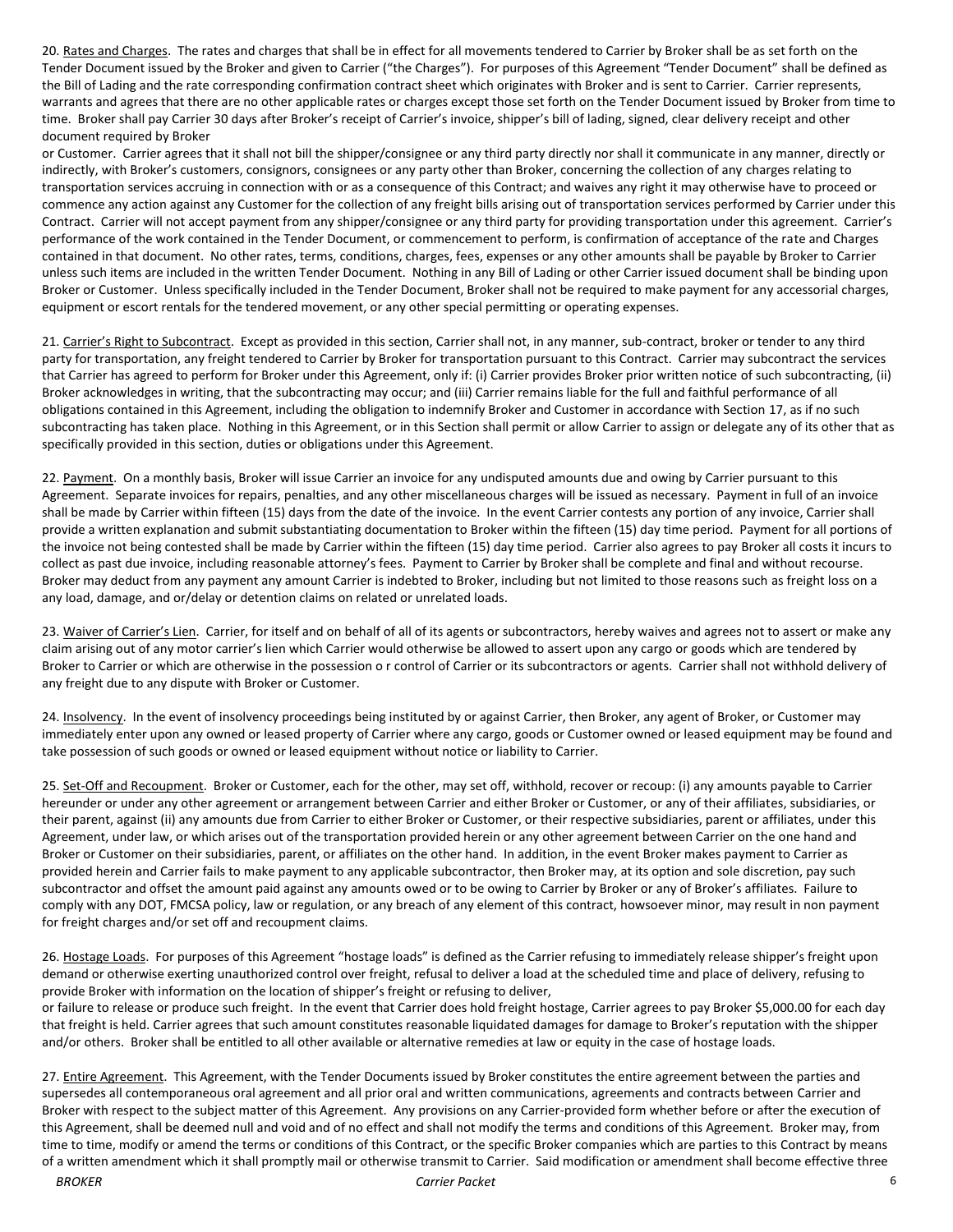(3) days after transmission by Broker. Carrier's continued acceptance of freight tender by Broker or Broker's customer thereafter shall constitute acceptance by Carrier of such modification or amendment of this Contract. In the event that any portion of this Contract is declared void or unenforceable, then such provision shall be deemed severed form this Contract which shall otherwise remain in full force and effect.

IN WITNESS WHEREOF, the undersigned individuals have executed this Agreement at Woodruff , SC (*city, state*) as of the Effective Date, and by doing so, represent and warrant that they have been or are specifically authorized to do so on behalf o the organization they represent.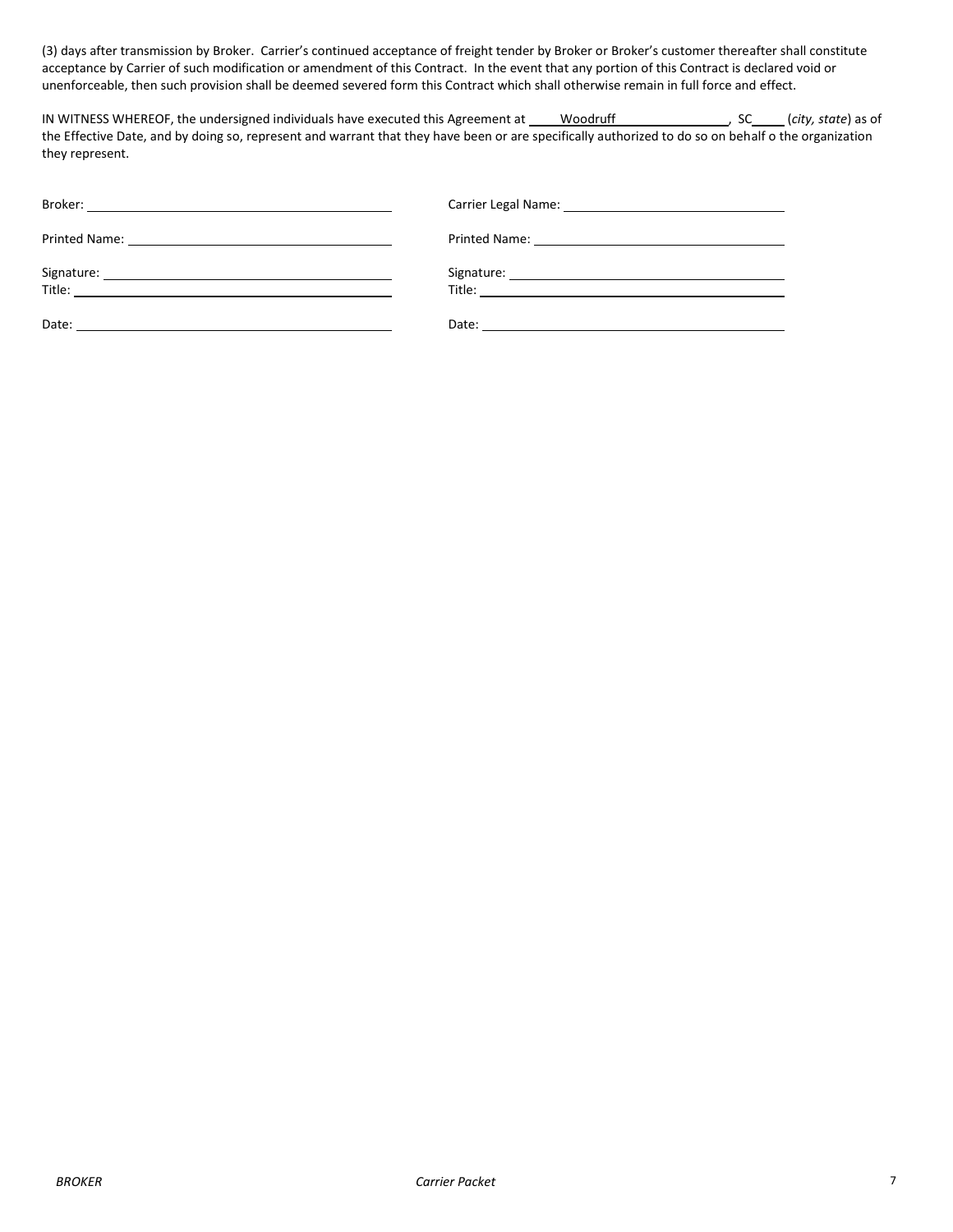### **CARRIER PAYMENT SETUP FORM**

To assist us in the set-up of your account for payment please take a few minutes to complete the form below. A copy of your *Operating Authority*, *COI with BROKER as the holder*, *W-9 form*, and *BROKER Carrier Profile form* must also be attached to this form to ensure that your account is set-up accurately.

| Physical Address: 1988 - 1999 - 1999 - 1999 - 1999 - 1999 - 1999 - 1999 - 1999 - 1999 - 1999 - 1999 - 1999 - 1 |  |  |
|----------------------------------------------------------------------------------------------------------------|--|--|
|                                                                                                                |  |  |
|                                                                                                                |  |  |
|                                                                                                                |  |  |
|                                                                                                                |  |  |
|                                                                                                                |  |  |
| Are your receivables factored or assigned? _____________Yes __________________ No                              |  |  |
| If yes, please fill out the following information:                                                             |  |  |
|                                                                                                                |  |  |
|                                                                                                                |  |  |
|                                                                                                                |  |  |
| SCAC Code:                                                                                                     |  |  |
|                                                                                                                |  |  |
| Canadian Safety/CVOR#:____________________                                                                     |  |  |